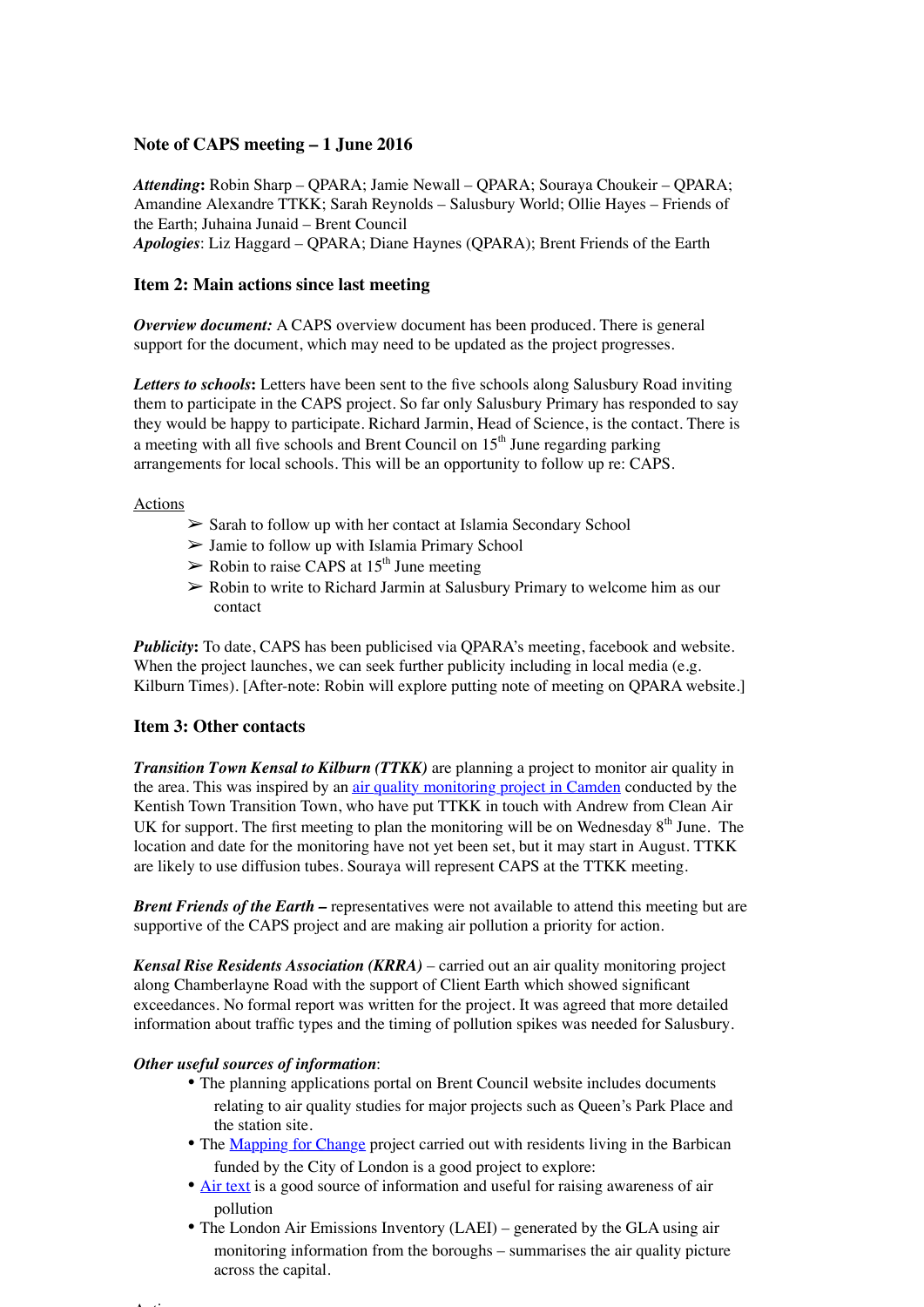monitoring information from the boroughs – summarises the air quality picture across the capital.

#### Actions:

- ➢ Juhaina to circulate information on where monitoring tubes are currently located in the Kensal to Kilburn area
- $\triangleright$  Ollie to circulate information on the Mapping for Change project (see hyperlink above)
- $\triangleright$  Amandine to circulate link to Camden air quality study (see hyperlink above)

### **Item 4: Mayor's air quality announcement**

The Mayor has announced that he will launch a formal policy consultation soon on a package of measures to tackle air pollution. It was agreed that it would be worth writing to the Mayor to congratulate him on taking a proactive stance on air pollution and to make him aware of CAPS, as well as writing to relevant officers at the GLA to understand how our project could add value to work they are doing.

#### Actions:

- $\triangleright$  Juhaina to send contact details for any relevant officers at the GLA
- ➢ Souraya to identify a relevant GLA officer: Robin & Souraya to decide what to send them
- ➢ Souraya to draft a letter to the Mayor: Robin to send.

# **Item 5: Update on Brent Air Quality Action Plan**

It is a statutory requirement for local authorities to have an up-to-date air quality action plan. Brent Council is working on an updated plan that will go out for public consultation in August or September this year. The plan will look primarily at traffic related schemes, as well as CHP (combined heat and power systems) and construction site vehicles and machinery. The council is currently modelling exceedance levels across the borough, which will provide more detail on the status of air quality in Brent at the moment.

## **Item 6: Planning CAPS monitoring phase**

#### *Aims of the monitoring project:*

- To identify levels of exceedance of harmful pollutants including  $NOX, PM_{10}$  and  $PM<sub>2.5</sub>$  in the Salusbury Road area
- To establish how air quality varies based on proximity to the main road
- To establish how air quality varies over time, and whether there are spikes in pollution at particular times of the day, or during particular periods (e.g. during the school term)
- To establish whether spikes in air pollution are associated with the passage of particular types of vehicles (in so far as feasible)

#### *Type of monitoring equipment:*

- Diffusion tubes measure NOx but not PMs. They are a crude monitoring tool as they can't capture spikes in pollution; they just give an average over a period of time.
- Mobile monitoring units are more sophisticated as they measure  $NOX, PM_{10}$  and  $PM<sub>2.5</sub>$  and take a reading roughly every minute, with information fed automatically to a computer via a modem.
- The best approach is to have a mix of diffusion tubes and mobile monitoring installed over the same period – this would enable us to pick up spikes in pollution (i.e. how levels vary during the course of the day) as well as demonstrating how pollution levels drop off as you move further away from the main road
- Brent Council has a mobile monitoring unit that we could use for the CAPS project.
- An alternative approach is to use portable monitoring devices such as Clean Space Tags. These are less accurate, as they measure Carbon Monoxide as a proxy for NOx and PMs, but they are much better for public engagement (including working with schools). A new version is due to come out in a few months' time which will measure NOx directly.
- In order to identify the causes of spikes in pollution levels, we would also need to organise a traffic count.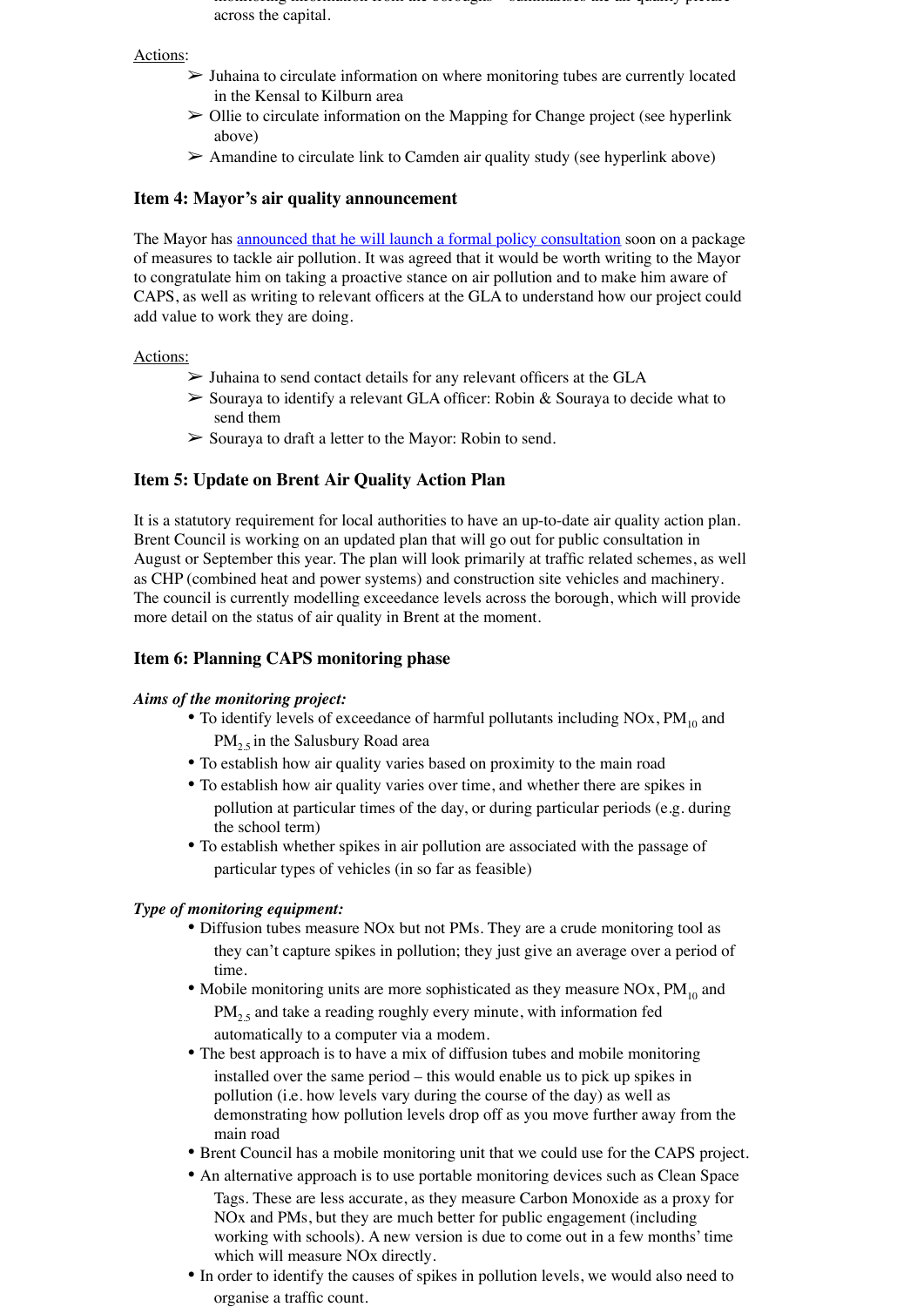- which will measure NOx directly.
- In order to identify the causes of spikes in pollution levels, we would also need to organise a traffic count.

## *Location of monitoring equipment:*

- Diffusion tubes should be installed at approx. 2m height and be tied to lampposts / traffic lights etc. Brent Council air pollution department have an agreement with the transport department to install diffusion tubes on lampposts etc.
- Tubes should be placed at least 50m apart. Some should be very close to the road and some further back, to pick up how pollution levels vary as you move further away from the main road. A total of 10 might be sufficient for CAPS.
- The mobile monitoring unit requires access to a power source we need to check if this means a normal 3-point plug and cable or something more high-powered.
- The unit should be sited  $2 3m$  from the road in order to measure pollution levels on that road, and should not be under a tree as this would interfere with the readings.
- As the unit is enclosed, it does not need additional security measures such as fencing, although it would be helpful to be near a CCTV camera.
- Possible sites to explore for the mobile monitoring unit:
	- o Salusbury Primary School → Sarah to follow up
	- o Islamia Primary or Secondary School → Jamie to follow up
	- o Car Park outside St Anne's Church → Jamie to follow up

### *Timing of the monitoring:*

- The monitoring should take place over several weeks (say 6-8) and include term and school holiday time for the purpose of comparison.
- The council is planning to use the mobile monitoring unit on a construction site for 3-4 months starting in either September or October. We would be welcome to use it either before or after that project.
- As it seemed unlikely that school interest and participation could be marshalled before September, the monitoring might be in two phases: first via the static tubes and monitoring unit and secondly by clean space tags, engaging children and parents.

#### *Costs of monitoring:*

- There would be no charge for using the council's mobile monitoring unit. Brent would pay for the data analysis but QPARA would need to offer to pay whoever bore the direct electricity costs (c. £50 - £75 a month); Brent would need to check out sites with us
- QPARA could consider purchasing the diffusion tubes
- Simple traffic count systems cost as little as £50 a week (e.g. for strips across the road)
- Clean Space tags cost approx. £70 each

#### Actions:

- $\triangleright$  Sarah to check holiday dates of Islamia schools
- $\triangleright$  Juhaina to email us the dimensions and photos of the mobile monitoring unit
- $\triangleright$  Juhaina and Ollie to send us details of a company that can supply monitoring tubes
- $\geq$  Ollie to send details of the clean space tag when available
- $\triangleright$  Robin to follow up with Guna at Brent Council Transportation re: traffic counts
- $\triangleright$  Robin to clear initial budget with QPARA

# **Item 7: AoB**

FoE are planning a big schools strand to their work starting in September. They would be interested in doing a case study of CAPS to promote good practice elsewhere. They might be able to contribute some funds.

Actions:

 $\triangleright$  Ollie to provide leaflets for Queens Park Day

# **Item 8: DONM**